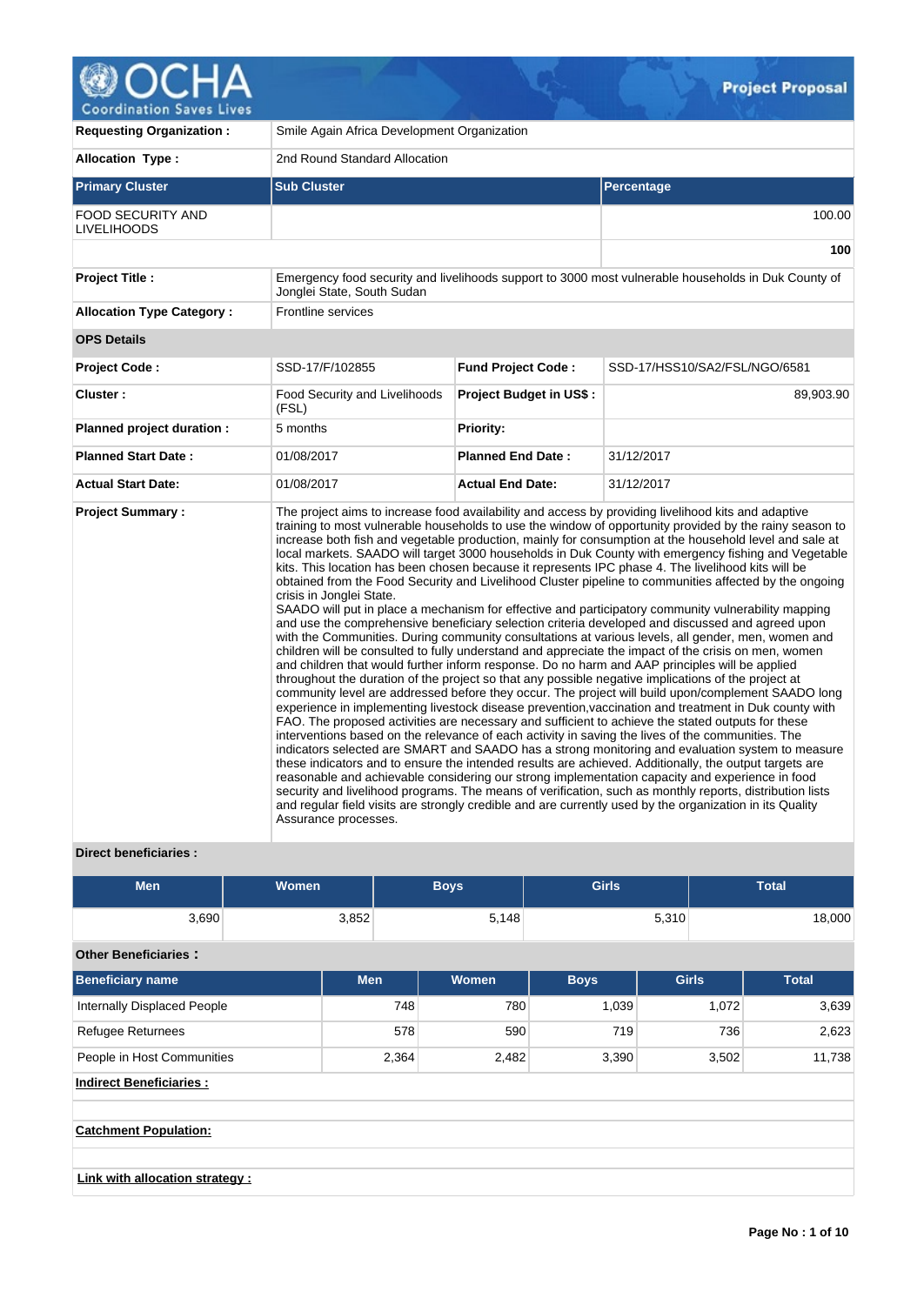The project links to the Strategic Response Plan Objective I and 2 of saving lives and alleviating suffering by providing assistance to people in need and support at risk communities to sustain their capacity to cope with significant threats by increasing access to vegetable and fishing kits . The project also links with the FSL Cluster standard allocation strategy to protect and promote emergency livelihoods to enhance coping mechanisms and improve access to food in areas where capacities have been undermined by a combination of shocks that has led to the most precarious food security situation since the conflict in 2013. It focuses on the target area in Duk County which comprised of 15% GAM rates above the WHO global threshold (IPC Jun-Jul update) and is among the worst in terms of the food insecurity classified June 2017 IPC phase 4) and in addition is an area with rivers which is an important source of fish and water for irrigation during the hunger gap period. It seeks to achieve FSL Cluster prioritized activities including timely provision of life-saving inputs (fishing kits) which the beneficiaries can use and catch fish within 24 hrs of distribution and, vegetable seeds which can be planted and harvested within a month of distribution.

A deteriorating food security situation with a significant degree of population displacement has left a very high number of people who are severely food insecure(with low food consumption scores and low diet diversity; increasing levels of child malnutrition; major disruptions to their livelihoods and reliance on negative coping strategies; and in famine cases with increased mortality rates) across the country, a reduction of agricultural outputs due to large scale displacement); (3) lower purchasing power in the current economic crisis, reduced trade flows or supply of goods and livestock disease morbidity and mortality that undermine stock survival, productivity and off take all justify the elements of the South Sudan Humanitarian Fund (SSHF), 2017 second allocation strategy.

Two of the three elements of the strategy focus on the main components of this intervention, which are alleviating food insecurity by provision of production inputs a) vegetable seeds and training and b) provision of fishing gears which are in line with the FSL Cluster priorities for 2017. The relevance of the priorities entails focus on seasonality, locations and available resources particularly fish in rivers and waters traditional to the riverine communities of Jonglei region with almost immediate benefits, focus on IDPs/returnees and host community households who have not planted and supporting market gaps particularly lack of fisheries equipment in the disrupted local markets.

Secondly, the strategy allows for all season production of vegetables, through supporting and training target farmers in how to do farming in the rainy season. To achieve the goal of mitigating immediate food security needs, the strategy provides for the propagation of quick maturing short cycle vegetables; which are nutrient dense and mitigate the malnutrition outcomes; which are especially prevalent in less five children. This strategy delivers returns in 3-4 weeks time. The intervention is also aligned with "life-saving and time-critical assistance", focusing on immediate actions to restore/protect food availability and livelihoods of disadvantaged vulnerable persons (CERF, 2010).

## **Sub-Grants to Implementing Partners :**

| <b>Partner Name</b> | <b>Partner Type</b> | <b>Budget in US\$</b> |
|---------------------|---------------------|-----------------------|
|                     |                     |                       |

# **Other funding secured for the same project (to date) :**

| <b>Other Funding Source</b> | <b>Other Funding Amount</b> |
|-----------------------------|-----------------------------|
|                             |                             |
| Organization focal point:   |                             |

| Name           | Title                | Email                    | <b>Phone</b> |
|----------------|----------------------|--------------------------|--------------|
| Stephen Omondi | Director of Programs | steve.omondi@saado.org § | 0956583529   |
| Samuel Nyika   | <b>FSL Advisor</b>   | samdnyika@yahoo.com      | 0955054018   |

# **BACKGROUND**

## **1. Humanitarian context analysis**

Combinations of factors have conspired to consign food and nutrition security to precarious levels never before seen in South Sudan. These factors include the conflict, which has led to massive loss of lives, property and displacement of 3.0 m people, the current severe economic crisis coupled with the skyrocketed prices of essential foodstuffs has eroded the purchasing power of vulnerable households, the destruction of crops by floods in the lowland areas and drought in higher areas where people cultivated crops. This has led to an estimated 6.1 million people in South Sudan to be classified as severely food and nutrition insecure and are unable to meet their food needs and this number is expected to increase in line with seasonal vulnerabilities and the ongoing economic crisis according to FSNMS Report round 19 where SAADO was a participating organization. The conflict-related displacement of over 200,000 people from northern, central, and eastern former Jonglei has severely disrupted livelihoods and access to social services, thus severely undermining food security in the State. The situation has been further exacerbated by last year's poor harvests as well as the economic crisis that has eroded households' purchasing power. For this populations 51% of whom are women, girls and children the long-term effects of the conflict coupled with high food prices, erratic rainfall patterns, depleted livelihoods and limited humanitarian access continue to put severe pressure on households' food security affecting Duk County of Jonglei state. Moreover, the declaration of famine in neighbouring states which seems to have been averted and also assessing several criteria such as the most recent national Integrated Food Security Phase Classification (IPC) data June to July 2017, food insecurity is expected to reach critical levels particularly in Duk county which is in crisis and emergency phases.The nutrition data from 12 SMART surveys conducted in Jonglei state reported global acute malnutrition (GAM) levels above the emergency threshold of 15 percent with a GAM prevalence by Weight for Height (WHZ) of more than 26.1 percent in Duk for other areas of Jonglei state in particular as being in either crisis or emergency phase with high levels of acute malnutrition.

Conflict continues to have a profound impact on livelihoods (starting with the conflict during the 2013 crisis and most recent conflict in July 2016). In Jonglei state conflict continues to be a major driver of food insecurity through population displacements severely impacting women and girls who mostly are involved in providing for the household food needs. Households have increased the sale of natural resource products, which is now the main source of income for approximately half of households in these states. The local communities of Jonglei state also experience the systematic looting of animals by armed actors allegedly (the Murle and Mundari) which has depleted their livestock assets thereby exacerbating their hunger needs. Fishing and vegetable farming had become the main source of livelihood, but limited fishing equipment has resulted in limited catches; and late planting, poor and erratic rainfall this season has negatively affected maize and sorghum crop has led to failed crop harvest. SAADO has prioritized Duk County in Jonglei state for this critical intervention. Current IPC July 2017 data indicates Jonglei state as having 335,000 individuals in emergency phase 4 and 795,000 individuals being in crisis phase while 20,000 individuals are in IPC 5 for the period July 2017.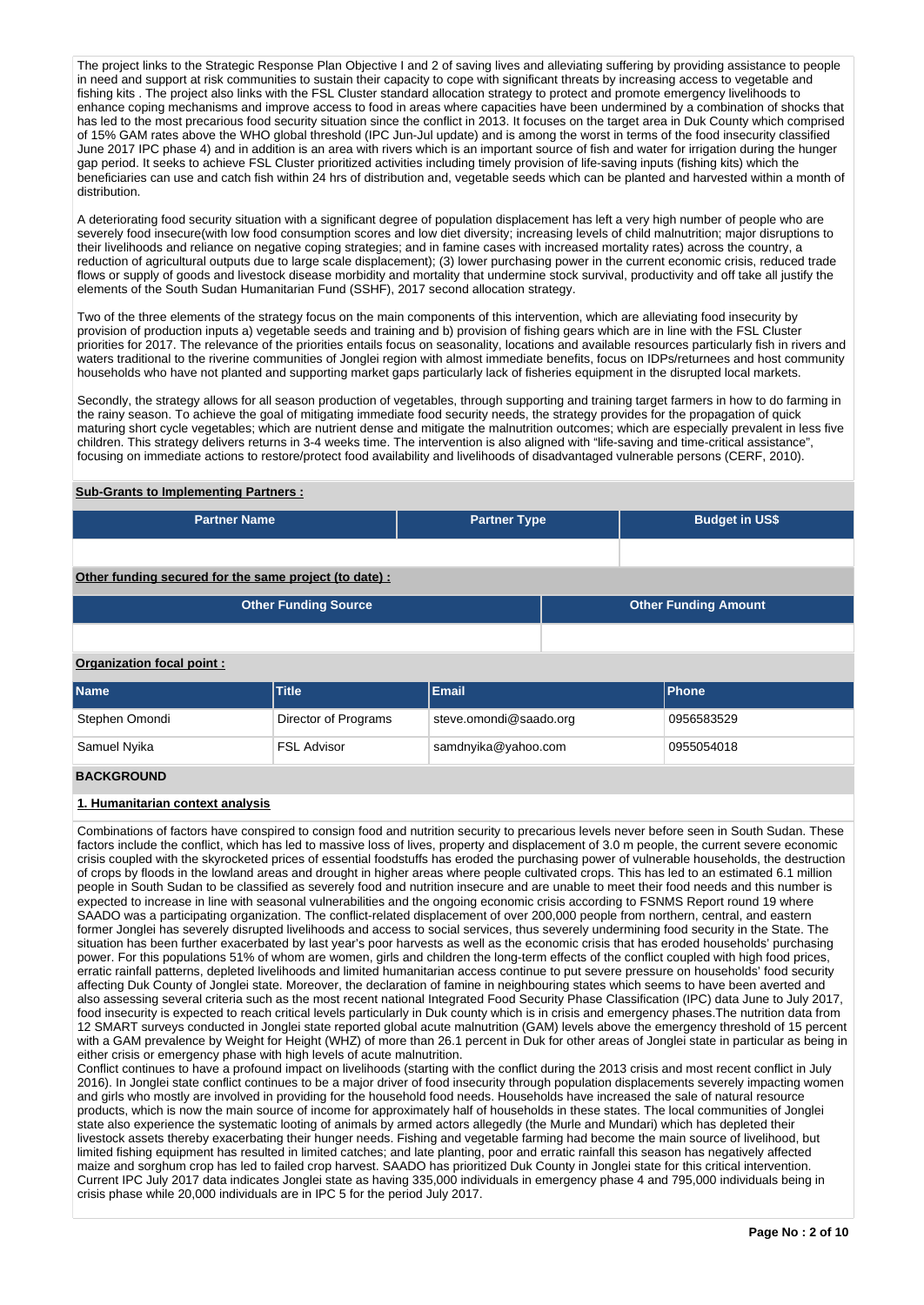# **3. Description Of Beneficiaries**

The project will directly target 3000 of the most vulnerable households in Duk County which fall within the description of severely food insecure.The intervention will be targeted in all the payams of Duk County namely Payuel,Padiet,Panyang,Ageer,Pagak and Dochak. SAADO will conduct participatory vulnerability mapping using the criteria for selecting the most vulnerable households that will include; child headed, female headed, single women, widow, households with disabled members, households with family members affected by HIV, the elderly, pregnant and lactating women and households with malnourished children. Households with critical disabilities or vulnerability will be targeted through another household member in that family.

The following criteria will be used to identify the most vulnerable households – 1. Households with malnourished children, 2. Households with returnees, 3. Women Headed Households, 4. Household members with HIV/AIDS affected individuals, 5. Marginalized groups especially women, 6. Households that have family members with disability and/or chronically ill.

Women, Men, Boys and Girls who meet the criteria of vulnerability will be selected through a participatory process involving community leaders and stakeholders in order to ensure transparency and accountability to the target beneficiaries and the community. Selection of targeted beneficiaries will be done purely on life saving basis. SAADO will consult with Government counterparts and other partners operating in the County to ensure there is no duplication of beneficiaries through verification and cross checking of beneficiaries list.

## **4. Grant Request Justification**

SAADO,s intervention concern is former greater Jonglei State, where food security is rapidly deteriorating, predominantly in Duk County which is facing Emergency (IPC Phase 4) acute food insecurity at least through July 2017. The conflict-related displacement of over 200,000 people from northern, central, and eastern former Jonglei has severely disrupted livelihoods and access to social services, thus severely undermining food security in the State. The situation has been further exacerbated by last year's poor harvests as well as the economic crisis that has eroded households' purchasing power.Also, the declaration of famine in neighbouring states which seems to have been averted including assessing several criteria such as the most recent national Integrated Food Security Phase Classification (IPC) data June to July 2017,food insecurity is expected to reach critical levels particularly in Duk county which is in emergency phase. The nutrition data from 12 SMART surveys conducted in Jonglei state reported global acute malnutrition (GAM) levels above the emergency threshold of 15 percent with a GAM prevalence by Weight for Height (WHZ) of more than 26.1 percent in Duk with high levels of acute malnutrition. SAADO project will respond to urgent need for rapid intervention to enable the vulnerable households to increase their food production through two quick impact activities; fishing and vegetable seeds kits and the window of opportunity provided would be just adequate and appropriate for such an intervention. Supporting this intervention will not only increase access to food but provide some income for the most vulnerable households. Supporting intervention in vegetable production will contribute significantly in improving the household dietary intake of nutritious food, to start addressing malnutrition.At the same time,provision of fishing gear will provide immediate food access for the vulnerable households of Duk County.

#### **5. Complementarity**

#### **LOGICAL FRAMEWORK**

#### **Overall project objective**

To contribute to improved household food security for 3000 most vulnerable households in Duk County of Jonglei State, South Sudan

| <b>FOOD SECURITY AND LIVELIHOODS</b>                                                                     |                                                                                                      |                                 |  |  |  |  |  |  |
|----------------------------------------------------------------------------------------------------------|------------------------------------------------------------------------------------------------------|---------------------------------|--|--|--|--|--|--|
| <b>Cluster objectives</b>                                                                                | <b>Strategic Response Plan (SRP) objectives</b>                                                      | <b>Percentage of activities</b> |  |  |  |  |  |  |
| Secure safe and life-saving access to food<br>for the most vulnerable                                    | SO1: Save lives and alleviate the suffering of<br>those most in need of assistance and<br>protection | 70                              |  |  |  |  |  |  |
| Protect and promote emergency livelihoods<br>to enhance coping mechanisms and improve<br>access to food. | SO2: Protect the rights and uphold the dignity<br>of the most vulnerable                             | 30                              |  |  |  |  |  |  |

**Contribution to Cluster/Sector Objectives :** This project intervention contributes to protecting and promoting emergency livelihoods to enhance coping mechanisms and improve access to food for 3000 of most vulnerable households in Duk County of Jonglei state which is consistent with the food security and livelihoods cluster objectives.

## **Outcome 1**

Household food availability and diet improved through production and consumption of highly nutritious vegetable varieties and diversification of diet to include fish by vulnerable farmers; especially women and girls

# **Output 1.1**

#### **Description**

Trained vulnerable beneficiaries received assorted vegetable seeds and tools for production of vegetable products

#### **Assumptions & Risks**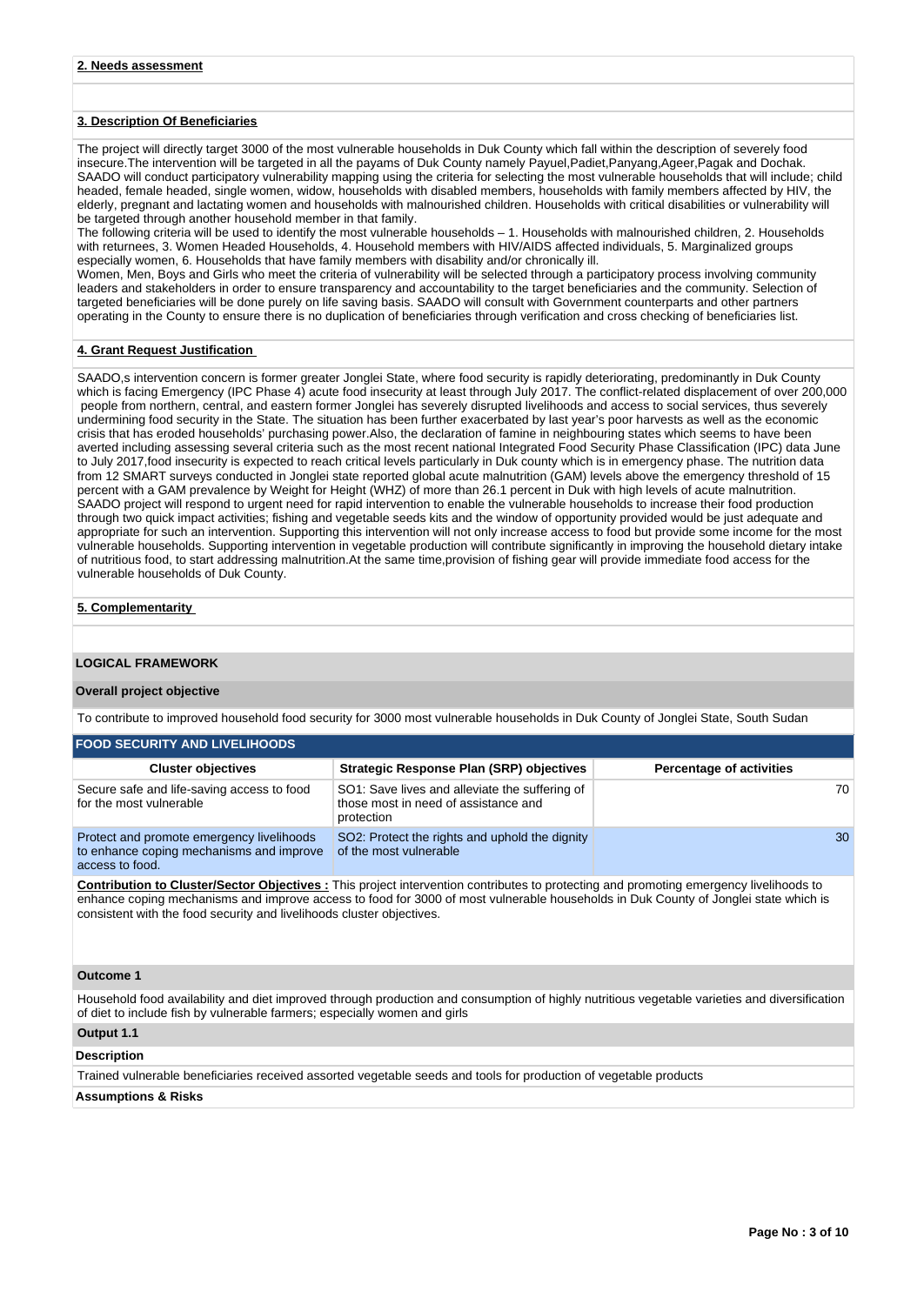1.Communities and households are willing to continue managing community based productive assets like fishing kits and prepare gardens to plant seeds.

2.Availability and access to markets to absorb commodities produced by households and prices encourage further production.

3.The targeted beneficiaries apply and share knowledge gained in training.

## **Mitigation**

Indicator 1.2.1 FOOD SECURITY AND LIVELIHOODS

1.Continuous community engagement and awareness raising on the importance of managing community based productive assets for food security.

2.Promoting markets through seeds and grain fairs and fish value chain activities.

3.Coaching,mentoring and monitoring through weekly and monthly field follow ups and supervision of beneficiaries' activities.

| <b>Indicators</b>                                                                       |                                                                                                                |                                                                                                                                                  |            |                                |                   |           |                     |  |  |  |
|-----------------------------------------------------------------------------------------|----------------------------------------------------------------------------------------------------------------|--------------------------------------------------------------------------------------------------------------------------------------------------|------------|--------------------------------|-------------------|-----------|---------------------|--|--|--|
|                                                                                         |                                                                                                                |                                                                                                                                                  |            | <b>End cycle beneficiaries</b> |                   |           | <b>End</b><br>cycle |  |  |  |
| Code                                                                                    | <b>Cluster</b>                                                                                                 | <b>Indicator</b>                                                                                                                                 | <b>Men</b> | <b>Women</b>                   | <b>Boys Girls</b> |           | <b>Target</b>       |  |  |  |
| Indicator 1.1.1                                                                         | <b>FOOD SECURITY AND</b><br>LIVELIHOODS                                                                        | [Frontline] Number of people provided with<br>vegetable seeds                                                                                    | 3,690      | 3,852                          | 5,14<br>8         | 5,31<br>0 | 18,000              |  |  |  |
| <b>Means of Verification:</b><br>Distribution reports<br>Focus group discussion reports | Post-distribution monitoring reports<br>Minutes of stakeholders' meetings<br>Monitoring and evaluation reports |                                                                                                                                                  |            |                                |                   |           |                     |  |  |  |
| Indicator 1.1.2                                                                         | <b>FOOD SECURITY AND</b><br>LIVELIHOODS                                                                        | [Frontline] Number of recipient farmers of seeds<br>and tools trained                                                                            |            |                                |                   |           | 3,600               |  |  |  |
| Training report<br><b>Activities</b>                                                    | <b>Means of Verification:</b> Attendance sheet<br>Pictures and photographic evidence                           |                                                                                                                                                  |            |                                |                   |           |                     |  |  |  |
| Activity 1.1.1                                                                          |                                                                                                                |                                                                                                                                                  |            |                                |                   |           |                     |  |  |  |
| Rapid needs assessment                                                                  |                                                                                                                |                                                                                                                                                  |            |                                |                   |           |                     |  |  |  |
| Activity 1.1.2                                                                          |                                                                                                                |                                                                                                                                                  |            |                                |                   |           |                     |  |  |  |
|                                                                                         |                                                                                                                | Consultative meetings with community leaders to explain objectives of the intervention to get "buy in"                                           |            |                                |                   |           |                     |  |  |  |
| Activity 1.1.3                                                                          |                                                                                                                |                                                                                                                                                  |            |                                |                   |           |                     |  |  |  |
|                                                                                         | Beneficiaries identification, selection and registration                                                       |                                                                                                                                                  |            |                                |                   |           |                     |  |  |  |
| Activity 1.1.4                                                                          |                                                                                                                |                                                                                                                                                  |            |                                |                   |           |                     |  |  |  |
|                                                                                         | Train beneficiaries in best practices of vegetable production                                                  |                                                                                                                                                  |            |                                |                   |           |                     |  |  |  |
| Activity 1.1.5                                                                          |                                                                                                                |                                                                                                                                                  |            |                                |                   |           |                     |  |  |  |
|                                                                                         |                                                                                                                | Establish project management committees made up of 60% women and 40% men                                                                         |            |                                |                   |           |                     |  |  |  |
| Activity 1.1.6                                                                          |                                                                                                                |                                                                                                                                                  |            |                                |                   |           |                     |  |  |  |
|                                                                                         |                                                                                                                | Distribution of production inputs -early maturing, short-cycle and nutrient-rich vegetable seeds                                                 |            |                                |                   |           |                     |  |  |  |
| Activity 1.1.7                                                                          |                                                                                                                |                                                                                                                                                  |            |                                |                   |           |                     |  |  |  |
|                                                                                         | Land preparation, planting, and field management and pest control                                              |                                                                                                                                                  |            |                                |                   |           |                     |  |  |  |
| Activity 1.1.8                                                                          |                                                                                                                |                                                                                                                                                  |            |                                |                   |           |                     |  |  |  |
|                                                                                         | Project monitoring and evaluation and reporting                                                                |                                                                                                                                                  |            |                                |                   |           |                     |  |  |  |
| Output 1.2                                                                              |                                                                                                                |                                                                                                                                                  |            |                                |                   |           |                     |  |  |  |
| <b>Description</b>                                                                      |                                                                                                                |                                                                                                                                                  |            |                                |                   |           |                     |  |  |  |
|                                                                                         | Increased fish catch (quantity of stock) for household food and income                                         |                                                                                                                                                  |            |                                |                   |           |                     |  |  |  |
| <b>Assumptions &amp; Risks</b>                                                          |                                                                                                                |                                                                                                                                                  |            |                                |                   |           |                     |  |  |  |
|                                                                                         | Relatively stable security situation in the areas                                                              |                                                                                                                                                  |            |                                |                   |           |                     |  |  |  |
| Mitigation                                                                              | and use local knowledge to make informed security decisions.                                                   | In the event of access challenges due to conflict SAADO will leverage on its already existing local staff to continue to deliver project results |            |                                |                   |           |                     |  |  |  |
| <b>Indicators</b>                                                                       |                                                                                                                |                                                                                                                                                  |            |                                |                   |           |                     |  |  |  |
|                                                                                         |                                                                                                                |                                                                                                                                                  |            | <b>End cycle beneficiaries</b> |                   |           | <b>End</b><br>cycle |  |  |  |
| Code                                                                                    | <b>Cluster</b>                                                                                                 | <b>Indicator</b>                                                                                                                                 | Men        | Women   Boys   Girls           |                   |           | <b>Target</b>       |  |  |  |

[Frontline] Number of people receiving fishing kits | 3,690 3,852 5,14

8

5,31  $\overline{0}$  18,000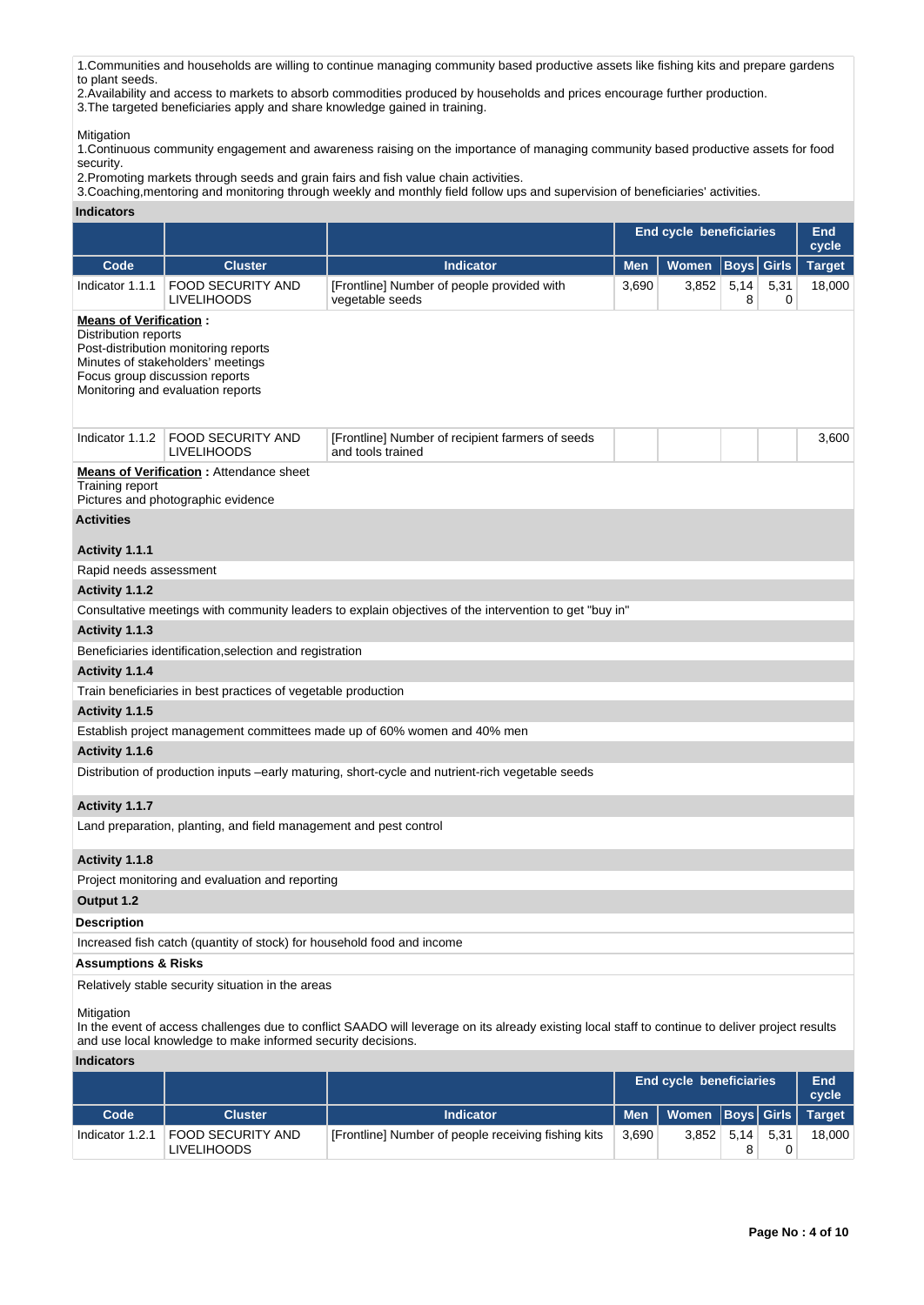# **Activities**

#### **Activity 1.2.1**

Beneficiaries' identification/selection and registration

#### **Activity 1.2.2**

Training of beneficiaries on traditional fish processing and preservation, fishing net making

**Activity 1.2.3**  Distribution of fishing kits

## **Activity 1.2.4**

Post-distribution monitoring& Reporting

# **Additional Targets :**

# **M & R**

# **Monitoring & Reporting plan**

SAADO will harness its already existing monitoring, evaluation and learning system (MEAL). Building on the rapid needs assessment, SAADO will track project implementation through activity and process monitoring using quantitative and qualitative data sets to measure impact and benchmark against set indicators.

MEAL staff will conduct 3 monitoring visits on a bi monthly basis to the field sites and engage with the beneficiaries and field staff in the process of gathering evidence based information. At field level, progress toward project objectives will be closely monitored by the Project and MEAL Officers supported by the MEAL Manager and Technical advisor. Onsite distribution monitoring using a standardized checklist will be conducted to understand whether the implementation of the programme is properly done and project objectives are being met.Community members and farmers including SAADO extension workers will be actively involved in the monitoring process through meetings,FGD and onsite learning workshops. Where possible, beneficiaries and local counterparts will take the lead on activity monitoring, and report on progress at community learning events. Activities such as delivery and distribution of inputs and subsequent training will be monitored by the project and MEAL officers.Land preparation,planting,weeding and harvesting are milestones which will be monitored by extension workers on a regular basis. Rapid PDM which includes assessing delivery of inputs and training to beneficiaries will also be conducted.Reporting on the 5 Ws will be regular and on a monthly basis taking into account the requirements of the set project reporting timelines.Midterm and Final reporting on the GMS will also be done by the MEAL manager and the FSL technical advisor.

#### **Workplan**

| <b>Activitydescription</b>                                                                                                | Year | 1 | $\overline{2}$ | 3 | 5 | 6 | 8            | 9        | 10       |              |              |
|---------------------------------------------------------------------------------------------------------------------------|------|---|----------------|---|---|---|--------------|----------|----------|--------------|--------------|
| Activity 1.1.1: Rapid needs assessment                                                                                    | 2017 |   |                |   |   |   | X            |          |          |              |              |
| Activity 1.1.2: Consultative meetings with community leaders to explain objectives<br>of the intervention to get "buy in" | 2017 |   |                |   |   |   | X            |          |          |              |              |
| Activity 1.1.3: Beneficiaries identification, selection and registration                                                  | 2017 |   |                |   |   |   | X            |          |          |              |              |
| Activity 1.1.4: Train beneficiaries in best practices of vegetable production                                             | 2017 |   |                |   |   |   |              | X        |          |              |              |
| Activity 1.1.5: Establish project management committees made up of 60% women<br>and 40% men                               | 2017 |   |                |   |   |   |              |          | X        |              |              |
| Activity 1.1.6: Distribution of production inputs -early maturing, short-cycle and<br>nutrient-rich vegetable seeds       | 2017 |   |                |   |   |   |              | X        | $\times$ |              |              |
| Activity 1.1.7: Land preparation, planting, and field management and pest control                                         | 2017 |   |                |   |   |   |              | X        | <b>X</b> | X.           | $\mathsf{X}$ |
| Activity 1.1.8: Project monitoring and evaluation and reporting                                                           | 2017 |   |                |   |   |   | $\mathsf{x}$ | $\times$ | IX.      | $\mathsf{X}$ | $\mathsf{X}$ |
| Activity 1.2.1: Beneficiaries' identification/selection and registration                                                  | 2017 |   |                |   |   |   | X            |          |          |              |              |
| Activity 1.2.2: Training of beneficiaries on traditional fish processing and<br>preservation, fishing net making          | 2017 |   |                |   |   |   |              |          | X        | X            |              |
| Activity 1.2.3: Distribution of fishing kits                                                                              | 2017 |   |                |   |   |   |              | X        |          |              |              |
| Activity 1.2.4: Post-distribution monitoring & Reporting                                                                  | 2017 |   |                |   |   |   |              | X        |          | X            |              |
| <b>OTHER INFO</b>                                                                                                         |      |   |                |   |   |   |              |          |          |              |              |

**Accountability to Affected Populations**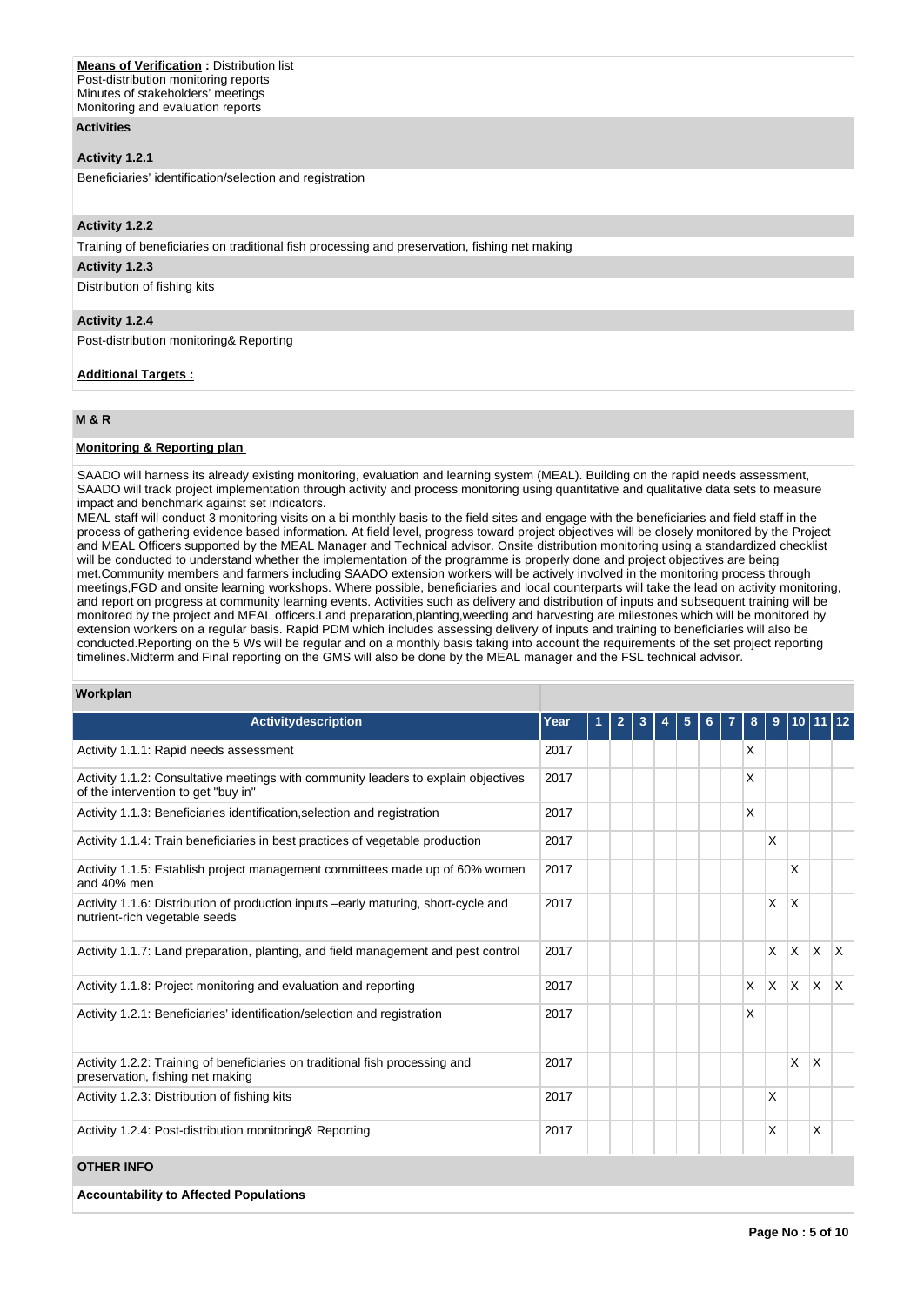AAP is central to SAADO's project intervention and community engagement approach. This is based upon five pillars (Leadership, Transparency, Consultation, Partnership and Feedback) informed by the recommendations and guidance of the IASC on AAP and contextualized for application in South Sudan (considering issues such as traditional decision making structures, access to communications, local culture and literacy).Leadership: SAADO's commitment to accountability is clearly demonstrated in ensuring that the affected population in the target areas has a genuine voice in the assessments, design and decision-making process that inform the priorities, modalities and trajectories of this project. As part of their orientation training and continual development, project personnel receive instruction on why AAP is prioritized, how it is operationalized, and what their roles and responsibilities are in making it work. Transparency: Target beneficiaries are closely involved in every stage of the project cycle. In each target area SAADO will initiate an open dialogue with the community and key stakeholders. We will ensure that communication and messaging is timely, accurate, appropriate, effective and understood. Consultation: Project parameters such as site and beneficiary selection will be openly discussed with beneficiaries using a highly transparent methodology that is grounded in community participation. Partnership: This project will help in avoiding overlaps between different actors in Duk through building partnerships and collaborations between humanitarian agencies and affected populations. Feedback: Tailored transparency and feedback mechanisms such as open meetings, verbal, written and pictorial notifications of decisions and actions; consultations with women and men (separately where necessary to ensure distinct gendered voices are heard), consultations with different age groups and persons with special needs, and confidential complaints mechanisms (such as a complaints box) will be used.

#### **Implementation Plan**

SAADO will be directly implementing all activities in this project. All FSL interventions are streamlined and coordinated through the national, state and local FSL cluster meetings. Through these coordination meetings, which are held at least once a week, clear operational areas are designated for all concerned agencies intervening in the sector. There are usually several additional coordination meetings between a selected group of actors in the case of acute necessity such as an increase / sudden displacement of population due to fighting or interethnic conflict. SAADO collaborates closely with relevant international FSL actors like WFP and FAO. Representatives from the authorities at community level, including directorate of livestock, Relief and Rehabilitation Commission (RRC) or equivalent, are contacted and involved of any planned SAADO activity within their community. SAADO is also part of inter agency meeting organized in Duk county. Separate meetings are also conducted with key organizations from time to time to discuss emerging issues, support required, information required etc. Considering the volatile security situation in Jonglei state and surrounding areas, SAADO has already identified and trained key people living in the different targeted sites who are in charge of supervising activities. Contingency stock will be placed in Duk sub office to ensure that activities can be maintained in the event of staff not being able to access the targeted locations. SAADO will target Padiet payam with mostly fishing activities while Payuel,Panyang,Pagak,Dongchak and Ageer payams will mostly be targeted with vegetable production as elaborated in our work plan.

## **Coordination with other Organizations in project area**

| Name of the organization                 | Areas/activities of collaboration and rationale                                                                                                                                                                                                                        |
|------------------------------------------|------------------------------------------------------------------------------------------------------------------------------------------------------------------------------------------------------------------------------------------------------------------------|
| Nile Hope Foundation                     | sharing the cold chain fridge in Duk county under the livestock<br>vaccination and treatment supported by FAO                                                                                                                                                          |
| <b>DRETCO</b>                            | sharing community engagement platform in Duk county in<br>implementing WASH activities supported by UNICEF                                                                                                                                                             |
| <b>FAO</b>                               | We are implementing partner for FAO in Duk county with largest<br>caseloads for animal vaccinations and treatment                                                                                                                                                      |
| <b>SAADO</b>                             | SAADO will take an active role in coordinating all the implementation<br>of fsl activities and reporting to the cluster in Duk county and the<br>islands. Other organizations operating in the area include nile<br>hope, dretco and Msf undertaking other activities. |
| State and local agriculture department   | Coordinating partner activities. The local department of agriculture will<br>be instrumental in community mobilization and beneficiaries<br>identification                                                                                                             |
| <b>Environment Marker Of The Project</b> |                                                                                                                                                                                                                                                                        |

A+: Neutral Impact on environment with mitigation or enhancement

#### **Gender Marker Of The Project**

2a-The project is designed to contribute significantly to gender equality

#### **Justify Chosen Gender Marker Code**

SAADO will advance gender equality in the project as planned activities/outcomes are based directly on the differentiated needs of the various gender categories. Gender sensitivity including protection will be factored in all activities from needs assessment, community sensitization, beneficiary selection and registration, distribution of livelihood kits, training, reporting and result monitoring. All project reports generated will be disaggregated by gender. The project design will ensure 60% of beneficiaries are women and that they have 60% representation in the project implementation leadership. Targeting criteria for activities will be determined by analysis on gender roles and protection issues to ensure the Do No Harm principle are applied appropriately. Gender analysis will be ongoing during project implementation by incorporation into monitoring tools and will feed into the FSL program. While issues of gender inequalities now seem to be better understood, this program implementation will ensure marker of 60% women participation will be used in all proposed interventions.

#### **Protection Mainstreaming**

Protection and Gender Based Violence risk analysis: SAADO will conduct this in the target area through our community engagement approach. We will engage male beneficiaries to incorporate male awareness on gender, protection and GBV. Gender gap analysis and vulnerability assessments will be integrated in the activities in order to enable the project to better understand and address the specific needs of women and girls, children, the elderly and persons with HIV/AIDS, disabilities and other special needs. The assessment of vulnerability and special needs plays a key role in the project's beneficiary selection criteria for prioritized assistance and support. Gender, protection and GBV will also be mainstreamed in the project through staff training and development, the formulation of policies and guidance (based on IASC guidelines, Global Cluster tool kits and other best practice / current knowledge through specifying roles and responsibilities in job descriptions and work-plans, and ensuring accountability for this through performance reviews and reporting.

# **Country Specific Information**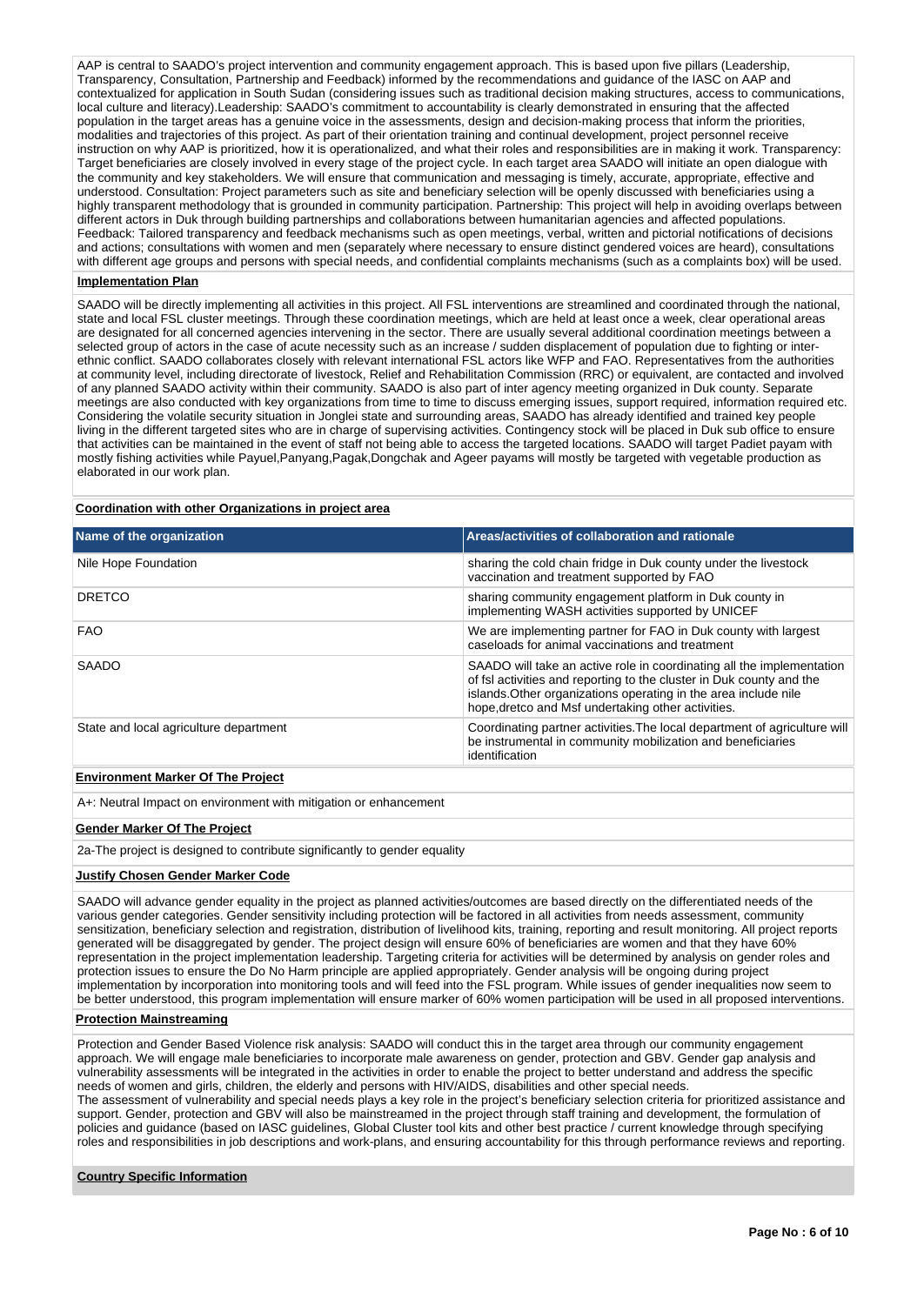|  | Safetv and Securitv |
|--|---------------------|
|  |                     |

**Access**

# **BUDGET**

| Code | <b>Budget Line Description</b>                                                                                                                                                                                       |   | D / S Quantity Unit | cost                   | <b>Duration</b><br><b>Recurran</b><br>ce | $\%$<br>charged<br>to CHF | <b>Total Cost</b> |
|------|----------------------------------------------------------------------------------------------------------------------------------------------------------------------------------------------------------------------|---|---------------------|------------------------|------------------------------------------|---------------------------|-------------------|
|      | 1. Staff and Other Personnel Costs                                                                                                                                                                                   |   |                     |                        |                                          |                           |                   |
| 1.1  | FSL project officers                                                                                                                                                                                                 | D |                     | $1 \mid 1,000$<br>.00  | 5                                        | 100.00                    | 5,000.00          |
|      | The positions in Duk is budgeted100% from this project, the staff will be in charge of training, distribution of kits and supervision<br>of Agriculture Extension Officers.                                          |   |                     |                        |                                          |                           |                   |
| 1.2  | <b>FSL Advisor</b>                                                                                                                                                                                                   | D |                     | $1 \mid 2,000$<br>.00. | 5                                        | 5.00                      | 500.00            |
|      | The position is budgeted10% from this project, the staff will be in charge of advising project team on best way of implementing<br>and monitoring the success of the project completion                              |   |                     |                        |                                          |                           |                   |
| 1.3  | <b>MEAL Manager</b>                                                                                                                                                                                                  | D |                     | $1 \mid 2,000$<br>.00  | 5                                        | 5.00                      | 500.00            |
|      | The Position is budgeted 5%, the staff is in charge of training and supervision project team on monitoring, evaluation,<br>accountability and learning of project progress and challenges                            |   |                     |                        |                                          |                           |                   |
| 1.4  | Agriculture extension officers                                                                                                                                                                                       | D |                     | 6 300.0<br>0           | 5                                        | 100.00                    | 9,000.00          |
|      | These extension officers are budgeted 100%, they will be in charge of beneficiaries' identification, registration, training, Inputs<br>distribution and supervision                                                  |   |                     |                        |                                          |                           |                   |
| 1.5  | Director of programs                                                                                                                                                                                                 | D |                     | $1 \mid 3,000$<br>.00. | 5                                        | 3.00                      | 450.00            |
|      | The programme director is budgeted 3%, he will be in charge of this FSL component of the programme, following up programme<br>issues with the stakeholders including donor                                           |   |                     |                        |                                          |                           |                   |
| 1.6  | Monitoring and Evaluation Officer                                                                                                                                                                                    | S |                     | $1 \mid 1,000$<br>.00  | 5                                        | 5.00                      | 250.00            |
|      | He will be putting 5% of the time on this project for 5 months. The Officer will be responsible for carrying out project monitoring<br>exercises including PDMs                                                      |   |                     |                        |                                          |                           |                   |
| 1.7  | <b>Operations Manager</b>                                                                                                                                                                                            | D |                     | $1 \, 2,000$<br>.00    | 5                                        | 5.00                      | 500.00            |
|      | 5 % of the time of the Operation Manager will be dedicated in this project coordination of the procurement, getting inputs and<br>ensuring operations are running normally to meet the deadline and project success. |   |                     |                        |                                          |                           |                   |
| 1.8  | Finance manager                                                                                                                                                                                                      | D |                     | 1 2,000<br>.00.        | 5                                        | 10.00                     | 1,000.00          |
|      | 10% of the time of the finance Manager will be required on this project in preparing financial reports so that things are done timely<br>right.                                                                      |   |                     |                        |                                          |                           |                   |
| 1.9  | Field county finance officer                                                                                                                                                                                         | D |                     | 1   850.0              | 5                                        | 20.00                     | 850.00            |
|      | This Duk Sub-office finance officer is charged 30%. S/he will be responsible for generating field financial reports and managing<br>finances at the field level.                                                     |   |                     |                        |                                          |                           |                   |
| 1.10 | Procurement and logistics officer                                                                                                                                                                                    | S |                     | $1 \mid 1,200$<br>.00  | 5                                        | 10.00                     | 600.00            |
|      | This position is charged 10% he will be in-charged on transporting inputs to the project locations during the project period                                                                                         |   |                     |                        |                                          |                           |                   |
| 1.11 | <b>Country Director</b>                                                                                                                                                                                              | S |                     | 1 6,500<br>.00         | 5                                        | 3.00                      | 975.00            |
|      | The Position is charged 3%, he will be providing the overall grant management support and oversight                                                                                                                  |   |                     |                        |                                          |                           |                   |
| 1.12 | Casual support staff                                                                                                                                                                                                 | S |                     | 12 100.0<br>0          | 2                                        | 100.00                    | 2,400.00          |
|      | Casuals for offloading, crowd control, input handling                                                                                                                                                                |   |                     |                        |                                          |                           |                   |
|      | <b>Section Total</b>                                                                                                                                                                                                 |   |                     |                        |                                          |                           | 22,025.00         |
|      | 2. Supplies, Commodities, Materials                                                                                                                                                                                  |   |                     |                        |                                          |                           |                   |
| 2.1  | Procurement of vegetable seeds                                                                                                                                                                                       | D | 0                   | 0.00                   | 0                                        | 100.00                    | 0.00              |
|      | Regila, Gudura (jute) and pumpkins 50 Gram each per HHS. This is not provided by FAO but is the most preferred by the<br>targeted communities                                                                        |   |                     |                        |                                          |                           |                   |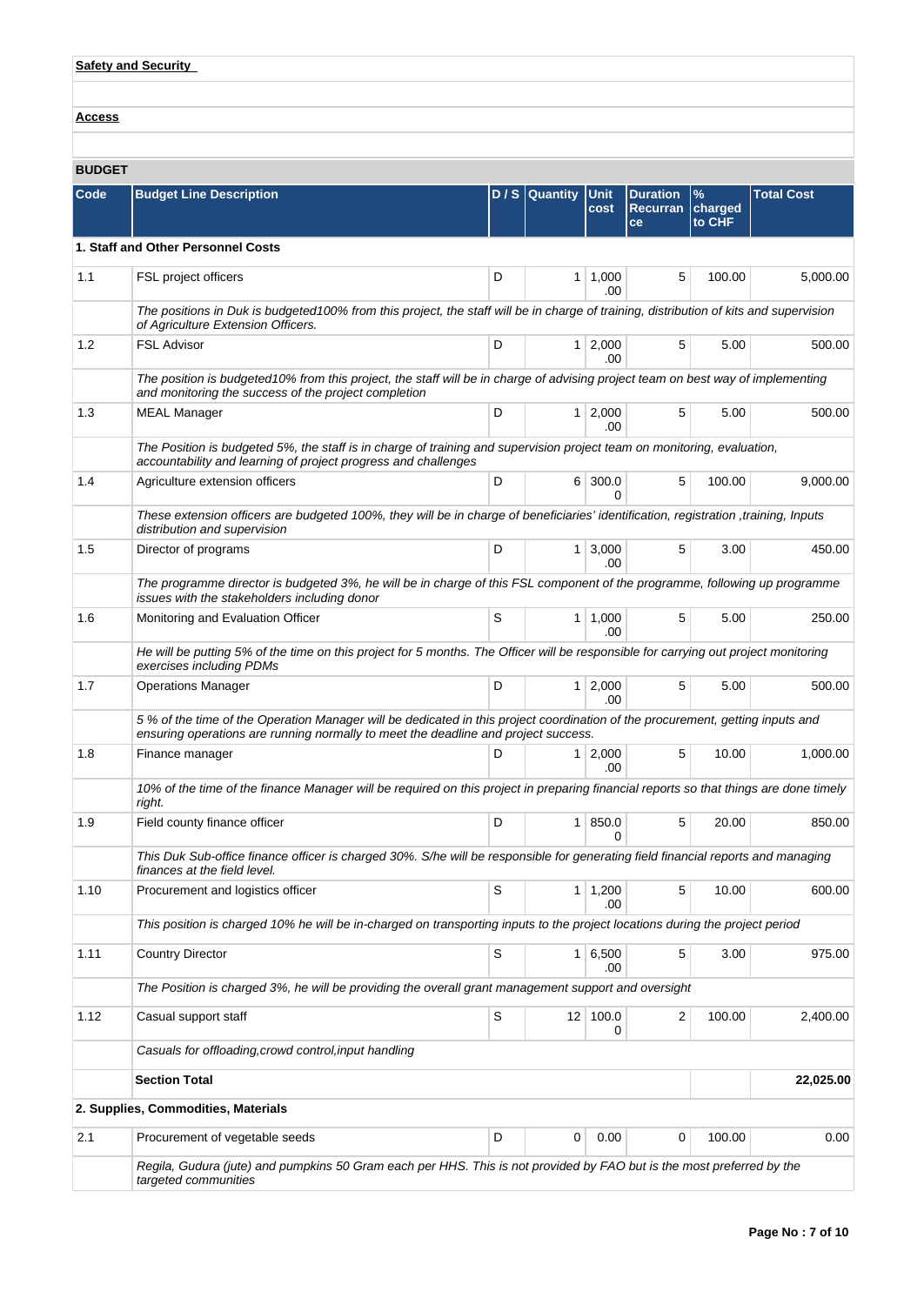| $2.2\,$      | procurement of vegetable seeds                                                                                                                                                               | D | 0               | 0.00                  | 0 | 0.00   | 0.00      |  |
|--------------|----------------------------------------------------------------------------------------------------------------------------------------------------------------------------------------------|---|-----------------|-----------------------|---|--------|-----------|--|
|              | Okra, Eggplant, Cabbage, Onion, collard (sukuma wiki), Tomatoes and Amarantha. This will be provided by FAO through Core<br>pipeline                                                         |   |                 |                       |   |        |           |  |
| 2.3          | Procurement of fishing Kits                                                                                                                                                                  | D | 0               | 0.00                  | 0 | 0.00   | 0.00      |  |
|              | to be provided by FAO core pipeline                                                                                                                                                          |   |                 |                       |   |        |           |  |
| 2.4          | Charter of Flight to transport Inputs from Juba to Duk                                                                                                                                       | D | 0               | 0.00                  | 0 | 100.00 | 0.00      |  |
|              | 2 Flight Charter Juba-Duk                                                                                                                                                                    |   |                 |                       |   |        |           |  |
| 2.5          | Procurement of Training materials for Vegetables and Fishing                                                                                                                                 | D |                 | 1   4,000<br>.00      | 1 | 100.00 | 4.000.00  |  |
|              | Production of training materials, stationeries and Printing of Banners                                                                                                                       |   |                 |                       |   |        |           |  |
| 2.6          | Vehicle Hire for Distribution of Inputs to the project sites                                                                                                                                 | D | 15 <sup>1</sup> | 150.0<br>0            | 5 | 100.00 | 11,250.00 |  |
|              | 6 trips to the 5 payams distribution sites                                                                                                                                                   |   |                 |                       |   |        |           |  |
| 2.7          | Feeding and Transport refund during Project Launching                                                                                                                                        | D |                 | 50 30.00              | 1 | 100.00 | 1,500.00  |  |
|              | Feeding and Transport Refund for 150 Stakeholders in all the 2 Counties during the 1 day project Inception Workshop                                                                          |   |                 |                       |   |        |           |  |
| 2.8          | Feeding during trainings for Vegetables and Fisheries<br>beneficiaries                                                                                                                       | D | 2000            | 1.50                  | 2 | 100.00 | 6,000.00  |  |
|              | Feeding during the days training for the 4,000 beneficiaries in Vegetables and fisheries                                                                                                     |   |                 |                       |   |        |           |  |
| 2.9          | Printing of t-shirts to the key stakeholders                                                                                                                                                 | D |                 | 200 10.00             | 1 | 100.00 | 2,000.00  |  |
|              | Printing of branded 200 T-shirts for project visibility                                                                                                                                      |   |                 |                       |   |        |           |  |
| 2.10         | Lubricants and spare parts for motorbikes                                                                                                                                                    | D | 2 <sup>1</sup>  | 100.0<br>0            | 5 | 100.00 | 1,000.00  |  |
|              | Motorbike spare parts and maintenance                                                                                                                                                        |   |                 |                       |   |        |           |  |
| 2.11         | Vehicle hire for Joint monitoring with local authorities                                                                                                                                     | D |                 | 5 200.0<br>0          | 5 | 100.00 | 5,000.00  |  |
|              | Hire of vehicle monthly supervision with Government authorities                                                                                                                              |   |                 |                       |   |        |           |  |
| 2.12         | Hiring of boats to the islands                                                                                                                                                               | D |                 | 1 2,000<br>.00        | 2 | 100.00 | 4,000.00  |  |
|              | hire of boats for mobilization, distribution and monitoring in the islands                                                                                                                   |   |                 |                       |   |        |           |  |
|              | <b>Section Total</b>                                                                                                                                                                         |   |                 |                       |   |        |           |  |
| 3. Equipment |                                                                                                                                                                                              |   |                 |                       |   |        |           |  |
| 3.1          | Motorbikes                                                                                                                                                                                   | D |                 | $2 \mid 4,500$<br>.00 | 1 | 100.00 | 9,000.00  |  |
|              | Procurement of 2 Motorbikes to support in the mobilization of beneficiaries and also routine monitoring of activities                                                                        |   |                 |                       |   |        |           |  |
|              | <b>Section Total</b>                                                                                                                                                                         |   |                 | 9,000.00              |   |        |           |  |
|              | <b>4. Contractual Services</b>                                                                                                                                                               |   |                 |                       |   |        |           |  |
| 4.1          | Training beneficiaries on best practices of vegetable and<br>fishing                                                                                                                         | D | 3600            | 1.40                  | 1 | 100.00 | 5,040.00  |  |
|              | Training of 20% (3600) of total beneficiaries on agronomic and fishing best practices we will conduct 5 training for 600<br>beneficiaries per payam.cost of 1.4 usd towards meal allowances. |   |                 |                       |   |        |           |  |
|              | <b>Section Total</b>                                                                                                                                                                         |   |                 |                       |   |        | 5,040.00  |  |
| 5. Travel    |                                                                                                                                                                                              |   |                 |                       |   |        |           |  |
| 5.1          | Flight by Juba staff to field locations                                                                                                                                                      | D |                 | 5 550.0<br>0          | 1 | 100.00 | 2,750.00  |  |
|              | 5 return flights by project team to bor and duk                                                                                                                                              |   |                 |                       |   |        |           |  |
| 5.2          | per diem                                                                                                                                                                                     | D |                 | 30 50.00              | 1 | 100.00 | 1,500.00  |  |
|              | 60 days per diem for program and finance team while in the field for monitoring for the 5 months                                                                                             |   |                 |                       |   |        |           |  |
| 5.3          | Accommodation while in the field                                                                                                                                                             | D |                 | 30 20.00              | 1 | 100.00 | 600.00    |  |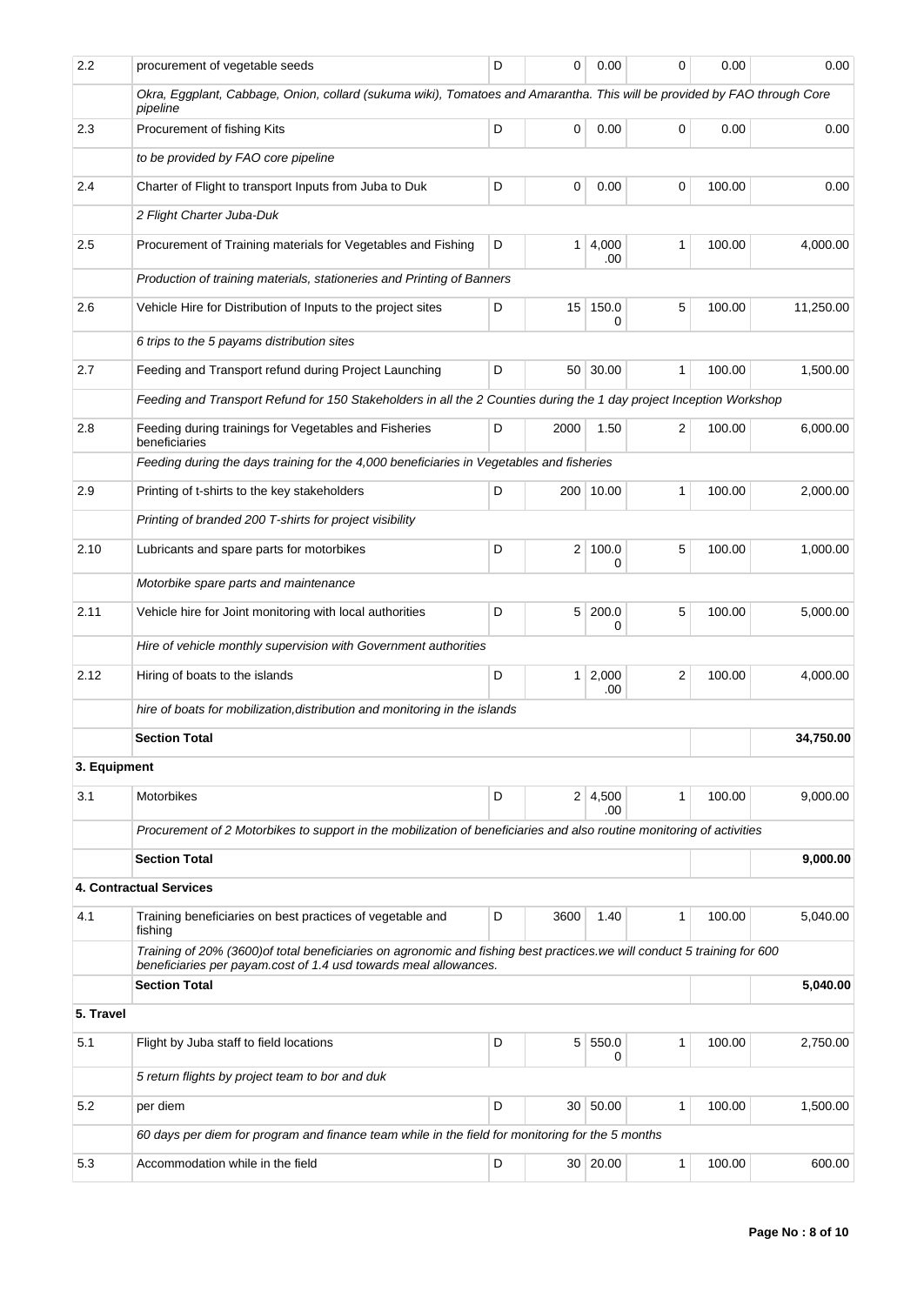|           | Accommodation while in the field for traveling managers        |             |                |              |   |          |          |  |  |
|-----------|----------------------------------------------------------------|-------------|----------------|--------------|---|----------|----------|--|--|
|           | <b>Section Total</b>                                           |             |                |              |   |          | 4,850.00 |  |  |
|           | 6. Transfers and Grants to Counterparts                        |             |                |              |   |          |          |  |  |
| <b>NA</b> | <b>NA</b>                                                      | <b>NA</b>   | 0              | 0.00         | 0 | $\Omega$ | 0.00     |  |  |
|           | <b>NA</b>                                                      |             |                |              |   |          |          |  |  |
|           | <b>Section Total</b>                                           |             |                |              |   |          | 0.00     |  |  |
|           | 7. General Operating and Other Direct Costs                    |             |                |              |   |          |          |  |  |
| 7.1       | Fuel for Office Generator Juba                                 | S           | 1              | 300.0<br>0   | 5 | 100.00   | 1,500.00 |  |  |
|           | Contribution to Generator fuel in Juba                         |             |                |              |   |          |          |  |  |
| 7.2       | Fuel for office Generator Duk                                  | D           | 1 <sup>1</sup> | 100.0<br>0   | 5 | 100.00   | 500.00   |  |  |
|           | <b>Contribution to office Generator Duk</b>                    |             |                |              |   |          |          |  |  |
| 7.3       | Internet Subscription Duk                                      | D           | 1 <sup>1</sup> | 100.0<br>0   | 5 | 100.00   | 500.00   |  |  |
|           | Contribution to Duk monthly Internet subscription              |             |                |              |   |          |          |  |  |
| 7.4       | Internet access charges                                        | S           | 1 <sup>1</sup> | 100.0<br>0   | 5 | 100.00   | 500.00   |  |  |
|           | Contribution to Duk internet access at John Dau foundation     |             |                |              |   |          |          |  |  |
| 7.5       | Vehicles Maintenance Duk                                       | $\mathbf S$ |                | 2 400.0<br>0 | 5 | 10.00    | 400.00   |  |  |
|           | Contribution towards vehicles maintenance                      |             |                |              |   |          |          |  |  |
| 7.6       | Utilities in Juba office                                       | S           | 1 <sup>1</sup> | 600.0<br>0   | 5 | 20.00    | 600.00   |  |  |
|           | Utilities in Juba office                                       |             |                |              |   |          |          |  |  |
| 7.7       | Utilities in Duk Office                                        | D           | 1 <sup>1</sup> | 800.0<br>0   | 5 | 20.00    | 800.00   |  |  |
|           | <b>Utilities in Duk Office</b>                                 |             |                |              |   |          |          |  |  |
| 7.8       | Office consumables for Juba                                    | S           | 1 <sup>1</sup> | 800.0<br>0   | 5 | 20.00    | 800.00   |  |  |
|           | Office consumables for Juba                                    |             |                |              |   |          |          |  |  |
| 7.9       | Consumables for field office in Duk                            | D           |                | 2 400.0<br>0 | 5 | 20.00    | 800.00   |  |  |
|           | Consumables for field office in Duk                            |             |                |              |   |          |          |  |  |
| 7.10      | Air time for Communication Juba and Duk                        | D           |                | 3   50.00    | 5 | 100.00   | 750.00   |  |  |
|           | Air time for Communication Juba and Duk                        |             |                |              |   |          |          |  |  |
| 7.11      | Supply of fuel to 2 motorbikes while in the field              | D           |                | 2 100.0<br>0 | 5 | 100.00   | 1,000.00 |  |  |
|           | 25 Litters per week per motorbike for 2 motorbikes for 5months |             |                |              |   |          |          |  |  |
| 7.12      | Bank withdrawal charges                                        | D           | 1 <sup>1</sup> | 200.0<br>0   | 5 | 100.00   | 1,000.00 |  |  |